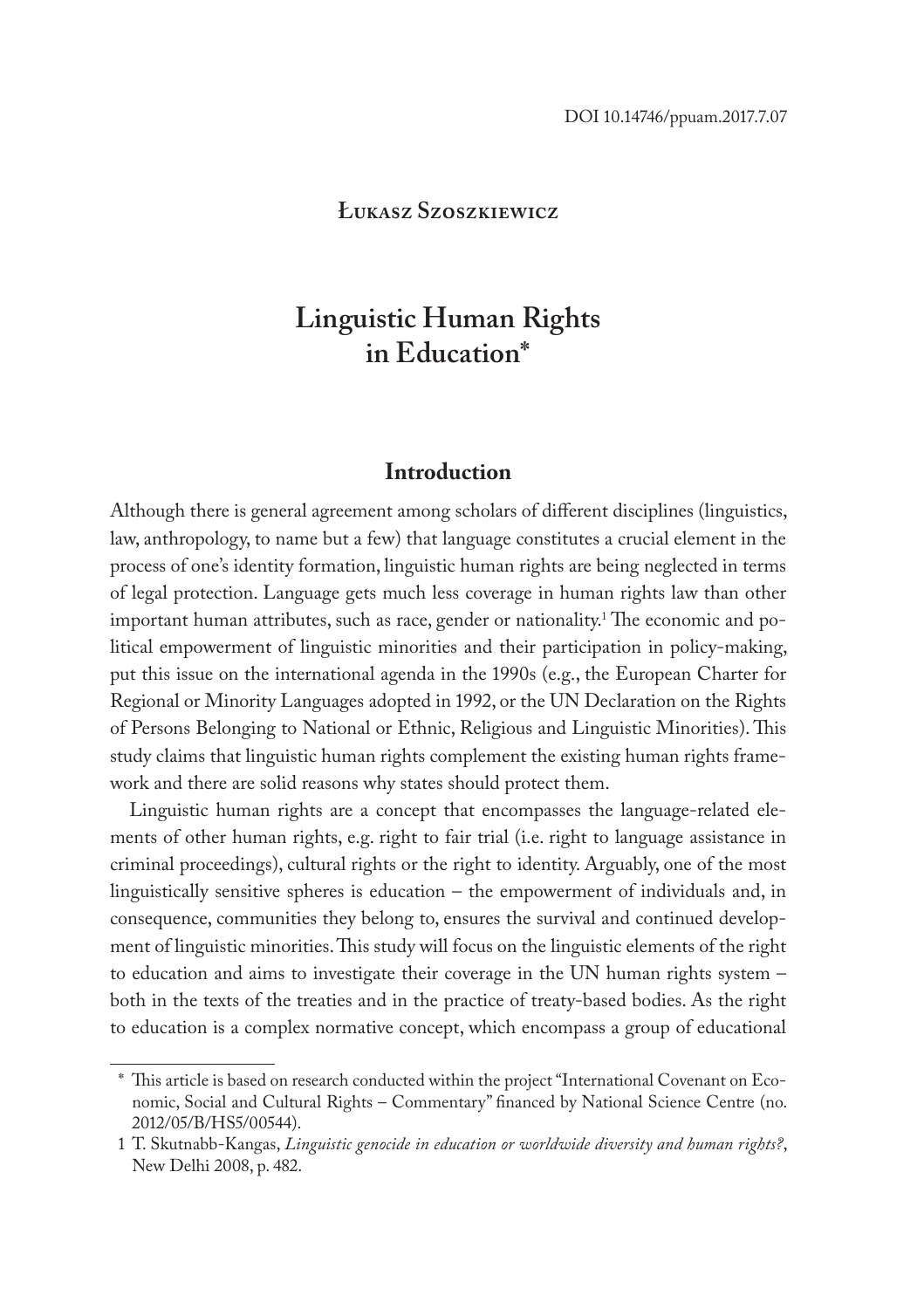rights and freedoms (i.e. the right of everyone to receive education, the freedom of parents to choose schools for their children or the freedom of individuals and bodies to establish and direct educational institutions), those components related to language will be referred to as "linguistic human rights in education" (LHREs).

# **Linguistic human rights in education in the UN treaties and the practice of treaty-based bodies**

UN treaty-based bodies (hereafter Committees) constitute an important element of the international human rights system – their interpretation provided in general comments along with concluding observations under the monitoring mechanisms, although legally non-binding, serve as an important point of reference in clarifying particular human rights, as well as the nature and extent of states' obligations. However, LHREs can be reconstructed solely on the basis of the International Covenant on Economic, Social and Cultural Rights of 1966<sup>2</sup> (hereafter ICESCR), while the work of the CESCR Committee, other UN treaties and monitoring bodies provide more detailed and precise normative input for interpretation. Moreover, different treaty-based bodies address various LHREs under the monitoring mechanism. In order to extract a "big picture," this study is based mainly on the interpretation of the ICESCR, International Convention on the Rights of the Child of 1989<sup>3</sup> (hereafter CRC), International Convention on the Elimination of All Forms of Racial Discrimination of 1965<sup>4</sup> (hereafter CERD), UNESCO Convention against Discrimination in Education of 1960<sup>s</sup> (hereafter CADE) and ILO Convention concerning Indigenous and Tribal Peoples in Independent Countries of 19896 (hereafter ILO Convention no. 169). The analysis is further complemented by references to the General Comments and concluding observations of the treaty-based bodies.

Interestingly, although the role of language in the construction of one's identity has been fairly well studied, one may claim that its importance was not reflected enough in the abovementioned documents. While the CRC and the CADE contain specific provisions addressing language-related rights or freedoms in education, the ICESCR only

<sup>2</sup> UN General Assembly, International Covenant on Economic, Social and Cultural Rights, 16 December 1966, United Nations, Treaty Series, vol. 993, p. 3.

<sup>3</sup> UN General Assembly, Convention on the Rights of the Child, 20 November 1989, United Nations, Treaty Series, vol. 1577, p. 3.

<sup>4</sup> UN General Assembly, International Convention on the Elimination of All Forms of Racial Discrimination, 21 December 1965, United Nations, Treaty Series, vol. 660, p. 195.

<sup>5</sup> UN Educational, Scientific and Cultural Organisation (UNESCO), Convention Against Discrimination in Education, 14 December 1960.

<sup>6</sup> International Labour Organization (ILO), Indigenous and Tribal Peoples Convention, C169, 27 June 1989, C169.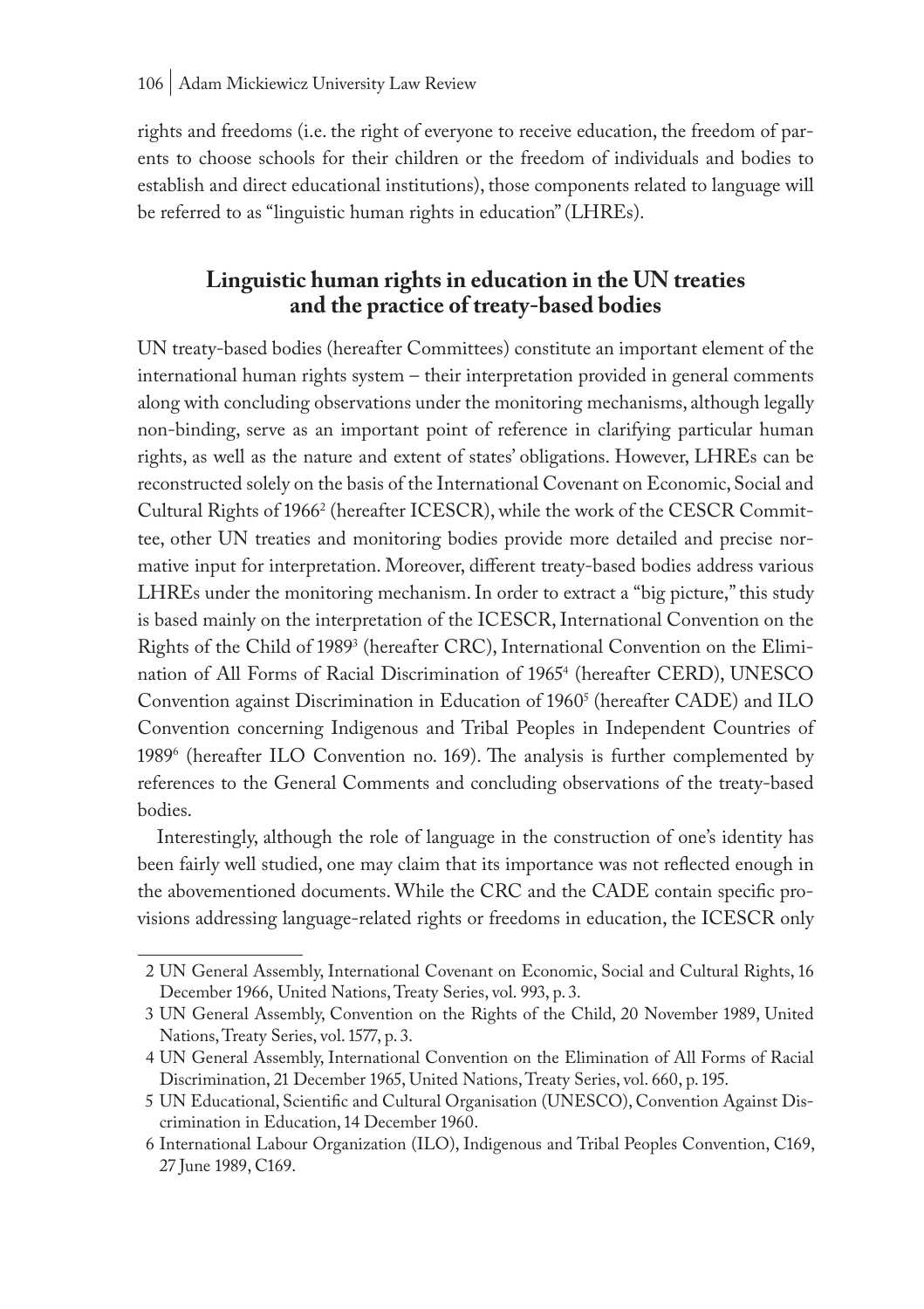mentions language in the non-discrimination clause, while the CERD merely makes a reference in the preamble. Among dozens of General Comments and recommendations issued by the treaty-based bodies, merely two elaborate in detail on the importance of language in education. Those are CERD General recommendation no. 23 on the rights of indigenous peoples (1997) $^{\prime}$  and CRC General Comment no. 11 on indigenous children and their rights under the Convention (2009).<sup>8</sup> The most complex regulation was included in ILO Convention no. 169, but the document refers only to indigenous peoples and remains outside the UN-established human rights machinery.

This lack of references to the language-related rights of communities other than indigenous peoples might be a consequence of controversies regarding minorities' status under international law. This state of affairs, however, is being challenged by the treatybased bodies under the monitoring mechanism. The CRC and CESCR Committees, but most of all the CERD Committee, are devoting more and more attention to the LHREs of communities other than indigenous peoples. Moreover, the LHREs assigned to the latter group, as enshrined for instance in ILO Convention no. 169, are being interpreted directly from the ICESCR, CRC, CADE and CERD when addressing other communities. Committees mention LHREs in the context of "indigenous peoples," "linguistic minorities," "national minorities" or simply refer to them as to "minorities." Last but not least, there are an increasing number of concluding observations regarding migrants and children as particularly vulnerable groups. Hereafter, the terms "minority" and "linguistic minority" will be used alternatively in reference to all the communities whose language is not an official language of the state they live in.

The most complex regulation on education in the UN treaties was included in Article 13 of the ICESCR. Nevertheless, there is neither direct reference to minority education rights nor to LHREs. Klaus D. Beiter, however, notes that "once it is accepted that minority education rights are part of the right to education, it must also be held that their protection is embedded in article 13."9 It seems that the interpretation of Article 13 in the context of the anti-discrimination clause contained in Article 2(2) gives a legal justification to the idea of the LHREs of linguistic minorities. Moreover, in General Comment no. 13 on the right to education, the CESCR Committee provided the most detailed interpretation of the right to education among all the treaty-based bodies. Last but not least, the CESCR Committee indicated the CRC, the CADE, the CERD and ILO Convention no. 169 as important points of reference when interpreting the normative

<sup>7</sup> CERD Committee, General recommendation no. 23 on the rights of indigenous peoples (1997), A/52/18, annex V.

<sup>8</sup> CRC Committee, General Comment no. 11: Indigenous children and their rights under the Convention (2009), CRC/C/GC/11.

<sup>9</sup> K.D. Beiter, *The Protection of the Right to Education by International Law. Including a Systematic Analysis of Article 13 of the International Covenant on Economic, Social and Cultural Right*s, Leiden 2006, p. 430.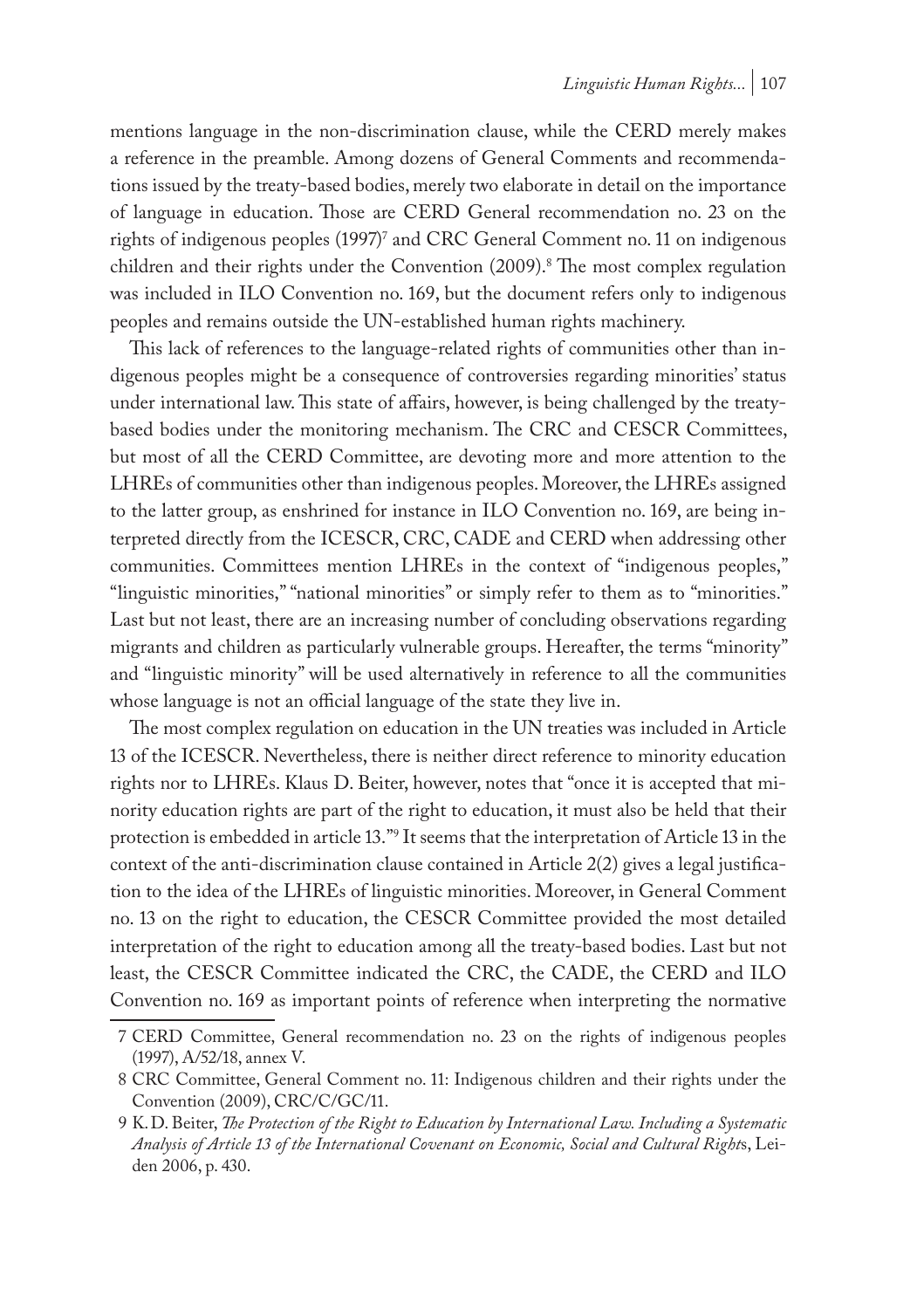content of Article 13. Thus, Article 13 and the related General Comment provide a clear and delineated framework for further considerations.<sup>10</sup>

## **The right to receive education in the mother tongue**

The CESCR Committee identified the development of the human personality as being perhaps the most fundamental objective of education.<sup>11</sup> Although this term may seem vague, the historical context will help to shed light on its meaning. The catalogue of objectives included in Article 13(1) of the ICESCR was drafted at a time when the emotional wounds of the Second World War were still fresh and education was seen as an instrument that could prevent totalitarianism in the future. Thus, the educational system was supposed to serve to liberate the individual and to develop their abilities to the highest extent, rather than to subordinate people's desires to the good of the state.<sup>12</sup> Adding the centrality of human dignity invoked in Article  $13(1)$  – the concept which affirms Kant's theory of individual autonomy and the right of everyone to choose his/her destiny13 – there is little doubt concerning the basic meaning of the "full development of human personality". Such a clarification, however, does not exhaust either the semantic or normative content, and thus encourages broader interpretation.

Associating one's personality and dignity with individual autonomy, the right of everyone to receive education in his/her mother tongue, is justified and rational, at least from the moral point of view. One may claim that the guarantee regarding language should be formulated as a freedom, not a right and thus imposing on a state merely an obligation of non-interference, rather than an obligation to provide education in a specific language. Nevertheless, analysis of the ICESCR's *travaux préparatoires* indicates the negotiators' awareness in operating with the concepts of 'right' and 'freedom' when drafting Article 13. Moreover, the anti-discrimination clause included in Article 2(2) guarantees that all the rights established in the ICESCR – including the right to education – will be exercised without discrimination of any kind as to, *inter alia*, language. Lastly, the interpretation of Article 13(1) in conjunction with Article 13(2) allows one to conclude that members of linguistic minorities have the right to receive education aimed at the full development of their personality and sense of dignity. One may ask if language

<sup>10</sup> CESCR Committee, General Comment no. 13 on the right to education (Article 13), E/C. 12/1999/10, 2 December 1999, § 31.

<sup>11</sup> *Ibidem*, § 4.

<sup>12</sup> K.D. Beiter, *op. cit.*, pp. 463–464.

<sup>13</sup> Ch. McCrudden, *Human Dignity and Judicial Interpretation of Human Rights*, "The European Journal of International Law" 2008, vol. 19, no. 4 pp. 659–660.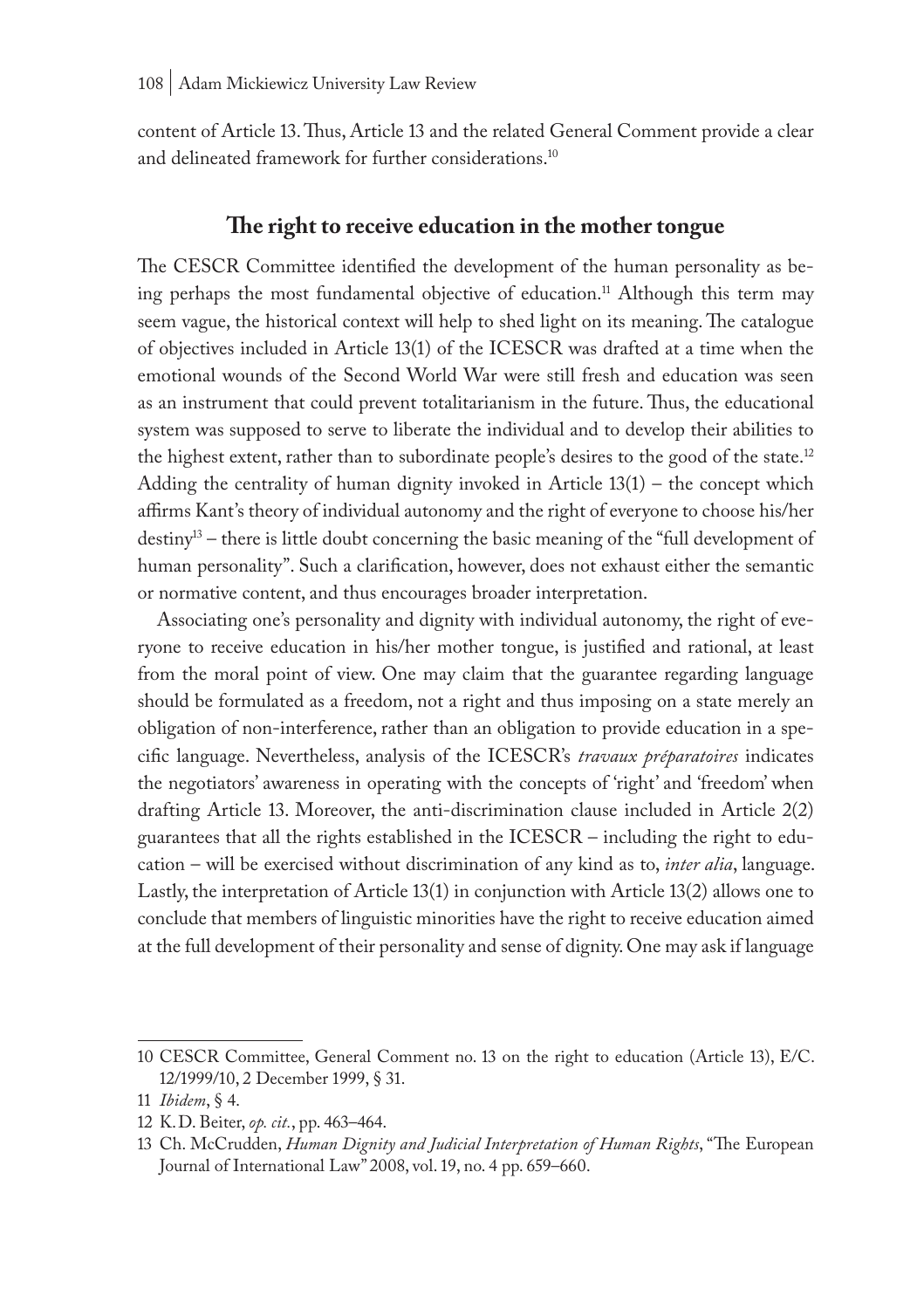affects the process of intellectual and social development, and if so, how? Answering this requires a sociolinguistic perspective to be taken.<sup>14</sup>

As numerous studies have shown, the length of time that the mother tongue is used<sup>15</sup> as a medium in education is the most important factor in predicting the educational success of bilingual students.<sup>16</sup> Language appears to be a far more influential factor than the parents' education or economic status. Moreover, education provided to linguistic minority students only in the dominant language is "widely attested as the least effective educationally."17 Research conducted in former colonies in Africa, where numerous populations were forced to make an early transition from their mother tongue into English has shown their poor literacy in both the mother tongue and the dominant language, poor mathematics and science knowledge, and high drop-out rates.18 As T. Skutnabb-Kangas claims, "it takes 6–8 years to learn enough of a second language to be able to learn through it."19 Regardless of the precise timeframe, the importance of language in achieving the full development of intellectual skills is widely recognized and well proven. Thus, everyone's right to receive education in his or her mother tongue is justified in the context of Article 13(1) of the ICESCR. This right, however, shall be interpreted in accordance with the principle of the progressive realization of the ESC rights (as enshrined in Article 2(1) of the ICESCR), which oblige states to take steps to the maximum of their available resources.

The importance of the mother tongue in education was reflected in other international documents. The UN Declaration on the Rights of Indigenous Peoples,<sup>20</sup> although not legally binding, stresses that the states shall take effective measures in order to ensure indigenous peoples' (particularly children's) access to, when possible, an education in their own culture and provided in their own language [Article 14(3)]. Similarly, Article 4(3) of the UN Declaration on the Rights of Persons belonging to National or Ethnic,

<sup>14</sup> T. Skutnabb-Kangas, *Language Rights*, [in] W.E. Wright, S. Boun, O. García, *The Handbook of Bilingual and Multilingual Education*, Malden – Oxford – Chichester 2015, p. 199.

<sup>15</sup> T. Skutnabb-Kangas indicates that the "mother tongue" can be defined as follows: 1) the language one learned first; 2) the language one identifies with (external dimension); 3) the language one is identified as a native speaker by others (external dimension); 4) the language one knows best' the language one uses most. T. Skutnabb-Kangas, *Bilingualism or Not – The Education of Minorities*, Clevedon 1984, p. 18.

<sup>16</sup> UN Permanent Forum on Indigenous Issues, Indigenous Children's Education and Indigenous Languages – Expert Paper (2005), E/C.19/2005/7, § 9.

<sup>17</sup> S. May, R. Hill, *Bilingual/immersion education: Indicators of good practice. (Milestone Report 2)*, Hamilton 2003, p. 14

<sup>18</sup> K. Heugh, *Into the cauldron: Interplay of indigenous and globalised notions of literacy and language education in Ethiopia and South African*, "Language Matters" 2010, vol. 40, no. 2, pp. 166–189.

<sup>19</sup> T. Skutnabb-Kangas, *Language Rights*, *op. cit.*, p. 199

<sup>20</sup> UN General Assembly, United Nations Declaration on the Rights of Indigenous Peoples, adopted on 2 October 2007, A/RES/61/295.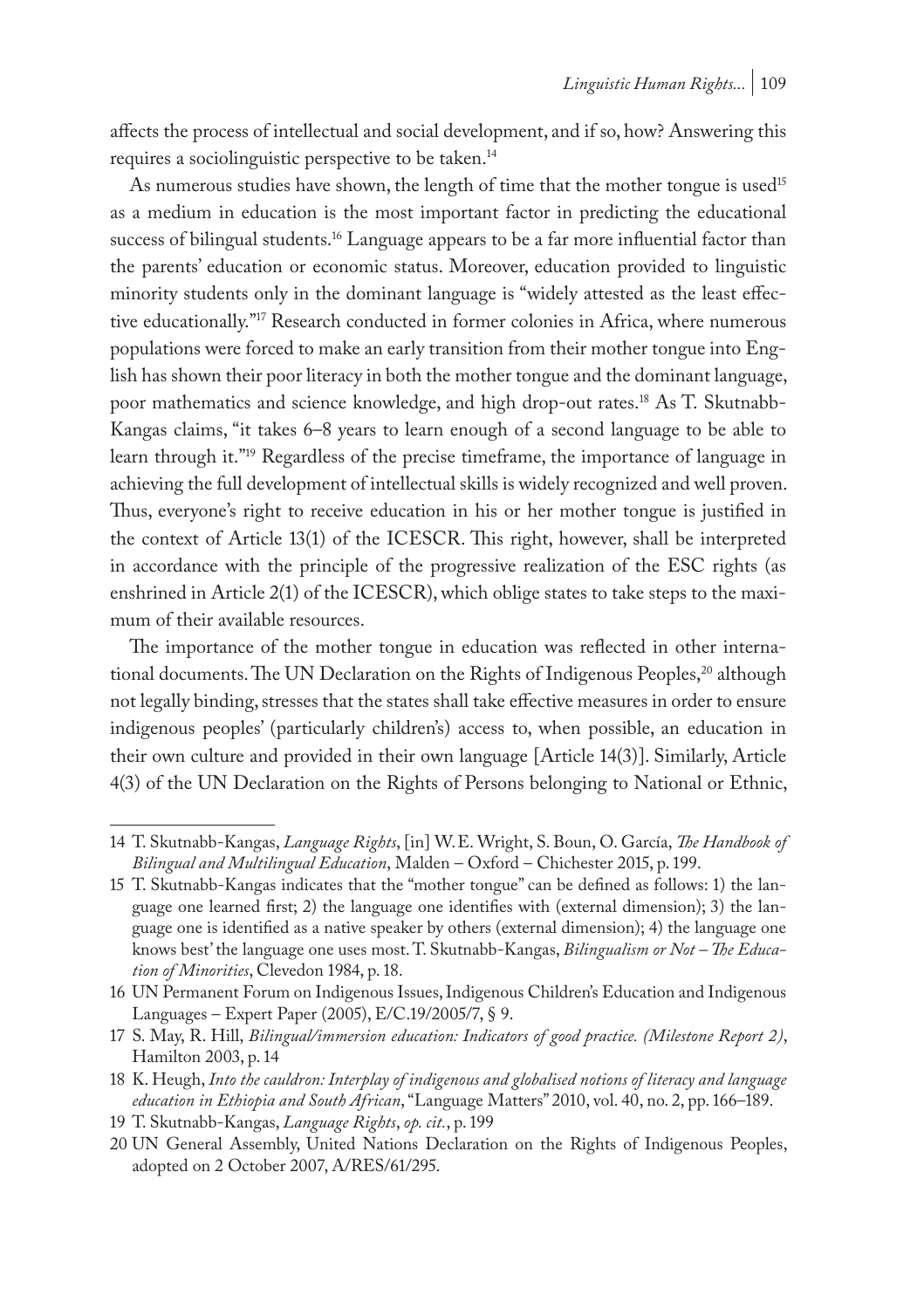Religious and Linguistic Minorities<sup>21</sup> indicates that the states "should take appropriate measures so that, wherever possible, persons belonging to minorities may have adequate opportunities to learn their mother tongue or to have instruction in their mother tongue." The most complex binding regulation is provided by ILO Convention no. 169, which refers, however, only to indigenous peoples. Its Article 28(1) establishes a "principle of mother tongue preference" in education by indicating *expressis verbis* that children belonging to indigenous peoples shall, wherever practicable, be taught to read and write in their own indigenous language or in the language most commonly used by the group to which they belong.

The right to education in the mother tongue, along with other LHREs, can be exercised either individually or collectively. The latter dimension was emphasized by the CRC and CERD22 Committees under the reporting mechanism. For instance, the CERD Committee pointed out that the lack of recognition of minority languages impedes such groups from preserving and expressing their cultural and linguistic identity.<sup>23</sup> The CRC Committee, in turn, called for strengthening efforts to protect and promote the identity and rights of children belonging to minorities, including by allocating adequate human and financial resources for teaching the mother tongue in schools.<sup>24</sup>

Language definitely goes beyond its communicative function and remains a vehicle for ethnic<sup>25</sup> and/or national identity. Nevertheless, language is the source of *linguistic identity*, not necessarily entailing other social identities (e.g. ethnic, national), many studies show that it remains the main source for sustaining collective identity.<sup>26</sup> The relationship between language and ethnic identity is particularly evident with indigenous peoples. For instance, in Australia the main feature of tribal adherence is language and in the great majority of cases the tribal name is the language name.27 The loss of indigenous languages signifies not only the loss of cultural diversity (including linguistic), but

<sup>21</sup> UN General Assembly, Declaration on the Rights of Persons Belonging to National or Ethnic, Religious and Linguistic Minorities, 3 February 1992, A/RES/47/135.

<sup>22</sup> CERD Committee, General Recommendation no. 23.

<sup>23</sup> CERD Committee, Concluding Observations: Libyan Arab Jamahiriya (2004), CERD/C/64/ CO/4, § 15.

<sup>24</sup> CRC Committee, Concluding Observations: Algeria (2005), CRC/C/15/Add.269, § 84.

<sup>25</sup> Ethnicity refers to belonging to a social and cultural group, based on common regional origins and cultural traditions. For definition v. R. Hampton, M. Toombs, *Indigenous Australians and Health*, Oxford 2013, p. 5.

<sup>26</sup> C. Lapresta, A. Huguet, *A model of relationship between collective identity and language in pluricultural and plurilingual settings: Influence on intercultural relations*, "International Journal of Intercultural Relations" 2008, no. 32, pp. 260–281.

<sup>27</sup> Australian Institute of Aboriginal and Torres Strait Islander Studies (AIATSIS), Federation of Aboriginal and Torres Strait Islander Languages and Culture (FATSILC)*National Indigenous Languages Survey*, 2005, pp. 20–21.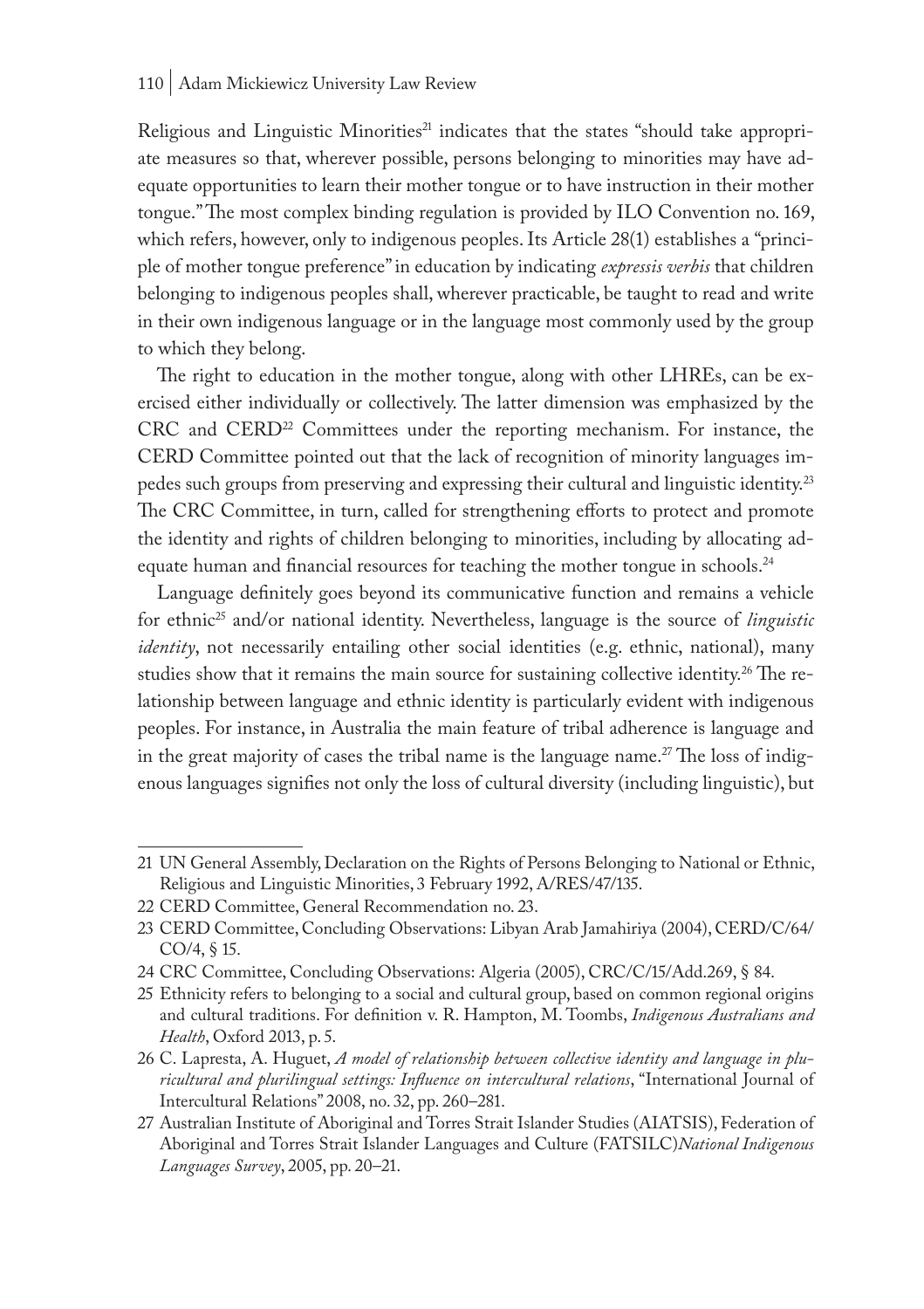also the loss of traditional knowledge which is usually passed down from generation to generation only (or mainly) orally.

The state's obligation to fulfil<sup>28</sup> the collective dimension of the LHREs requires authorities to take steps aimed at empowering linguistic minorities to participate in designing educational policy. Article 27(2) of ILO Convention No. 169 states that "the competent authority shall ensure the training of members of these peoples and their involvement in the formulation and implementation of education programmes, with a view to the progressive transfer of responsibility for the conduct of these programmes to these peoples as appropriate." Moreover, Article 27(3) stipulates *expressis verbis* that "appropriate resources shall be provided for this purpose" which may be interpreted either as organizational or financial resources. Bearing in mind that ILO Convention no. 169 only refers to indigenous people, it seems that in the light of the objectives set in Article 13(1) of the ICESCR, as well as Article 30 of the CRC,<sup>29</sup> the scope of the LHREs shall be extended to other linguistic minorities. Taking into account the concluding observations of the CESCR Committee, this is all the more justified. The Committee, on various occasions, recommended that the state party shall "ensure, to the extent possible, adequate opportunities for minority children to receive instruction in their native languages by effectively monitoring the quality of minority language instruction, providing textbooks and increasing the number of teachers instructing in minority languages."30

# **The right to learn the dominant language**

Another element of great importance is the right to know the dominant language and, therefore, to receive a proper second language education. On the one hand, lack of or limited knowledge of the dominant (official) language can lead to discrimination or the exclusion of minorities from political life, and from access to justice or access to various educational institutions.<sup>31</sup> On the other hand, in bilingual communities in which one language is very dominant, acquisition of the minority language can be hampered under

<sup>28</sup> CESCR Committee, in order to clarify the meaning of states' obligations under the Convention, has developed a doctrine of the triad of obligations: to respect (refrain from interfering with the enjoyment of the right), to protect (prevent others from interfering with the enjoyment of the right), to fulfil (adopt appropriate measures towards the full realization of the right). Cf. O. de Schutter, *International Human Rights Law: Cases, Materials, Commentary*, Cambridge 2014, pp. 281–291.

<sup>29</sup> Article 30 of the CRC reads as follows: "In those States in which [...] linguistic minorities [...] exist, a child belonging to such a minority [...] shall not be denied the right, in community with other members of his or her group, to enjoy [...] to use his or her own language."

<sup>30</sup> CESCR Committee, Concluding Observations: The former Yugoslav Republic of Macedonia (2008) E/C.12/MKD/CO/1, § 48.

<sup>31</sup> UN Development Programme, *United Nation's 2004 Human Development Report*, New York 2004.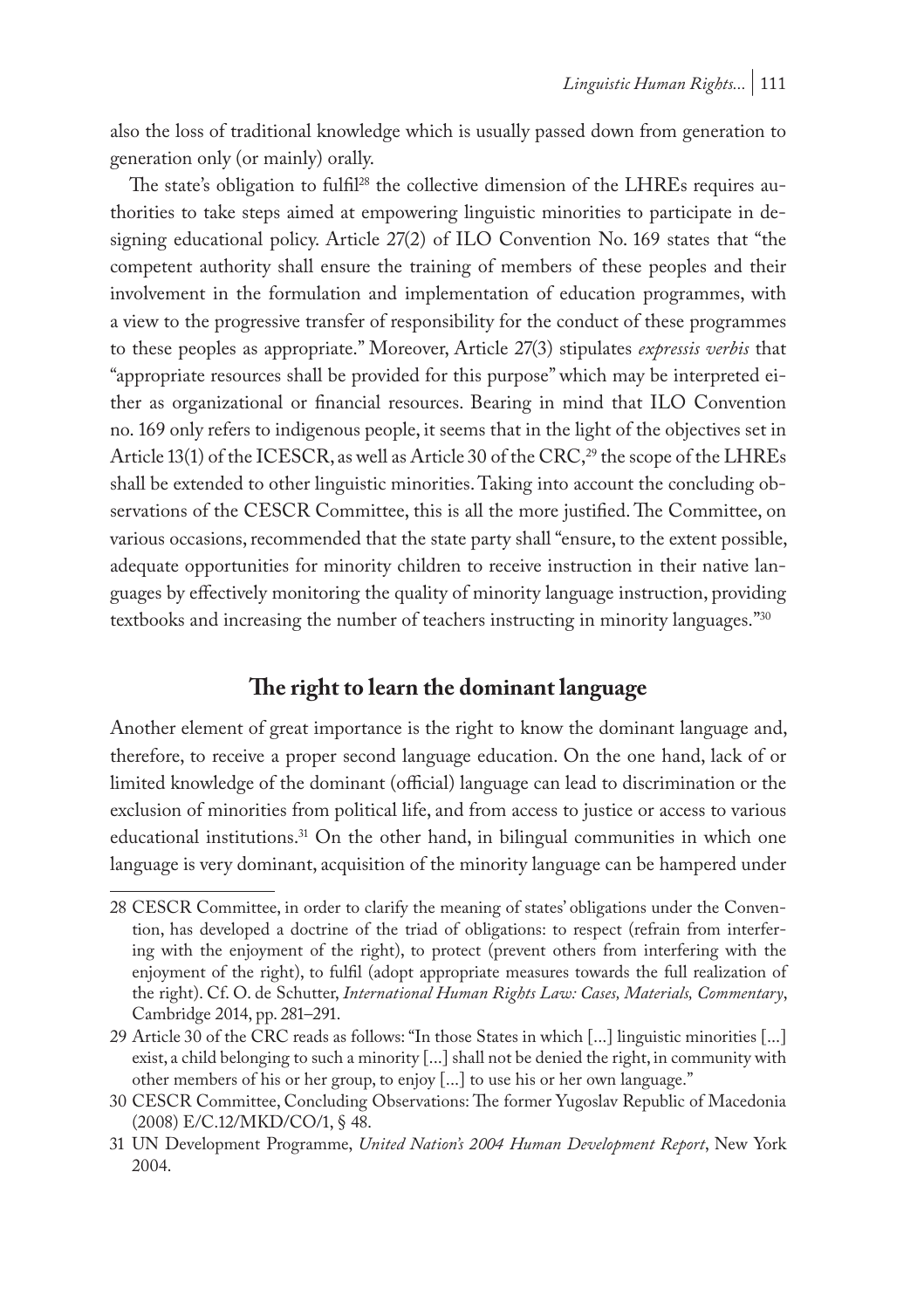#### 112 | Adam Mickiewicz University Law Review

conditions of reduced input.32 For instance, in Welsh-speaking communities in England, children's acquisition of Welsh is correlated with the degree of input in Welsh which the speakers receive in their homes and at schools.<sup>33</sup> Therefore, an appropriate language policy which balances the acquisition of first and the second languages is crucial for ensuring children's full development, as well as for enabling an individual to participate effectively in a free society. The requirement of "effectiveness," enshrined in Article 13(1) of the ICESCR, can be fulfilled only when the knowledge of the dominant language is good enough to actively participate in the political life of the dominant population, e.g. exercising the right to vote and stand for elections, and the right to access public information.34 The right to know the dominant language has recently been placed high on the international agenda, as it refers, *inter alia*, to migrants. The CERD Committee has called for organizing intensive language classes to support the learning of the dominant language by migrant children and their parents, as well as to provide adequate training of teachers.35 Moreover, the Committee has drawn attention to the fact that "children of immigrants are overrepresented in special schools for under-achievers" mainly on account of their lack of adequate dominant language skills.<sup>36</sup>

Adequate measures aiming at the linguistic integration of language minorities shall be preceded by consultations with these minorities and applied with great caution. The CERD Committee pointed out the need to "facilitate the participation of ethnic minorities in the elaboration of cultural and educational policies that will enable persons belonging to minorities to learn or to have instruction in their mother tongue, as well as in the official language."37 The States' authorities should bear in mind, however, that linguistic integration does not equal linguistic assimilation. The latter is built upon the idea of rearranging the linguistic identity of the particular ethnic communities into a new identity, an embedded feature of which is proficiency in the dominant (official) language. In many cases, an assimilation policy implies the loss of a particular language and, as a result, the extinction of that culture. Out of the world's 6,700 languages, over 50% of them are endangered nowadays and will potentially be lost within one to four genera-

<sup>32</sup> V.C. Mueller Gathercole, E.M. Thomas, *Bilingual First-language development: Dominant language takeover, threatened minority language take-up*, "Bilingualism: Language and Cognition" 2009, no. 12, pp. 213–237.

<sup>33</sup> *Ibidem*.

<sup>34</sup> Human Rights Council, Report of the independent expert on minority issues, Gay McDougall (2011), A/HRC/16/45/Add.2 § 87.

<sup>35</sup> CERD Committee, Concluding Observations: Liechtenstein (2007), CERD/C/LIE/CO/3, § 21.

<sup>36</sup> CERD Committee, Concluding Observations: Germany (2008), CERD/C/DEU/CO/18, § 23.

<sup>37</sup> CERD Committee, Concluding Observations: Mongolia (2006), CERD/C/MNG/CO/18, § 21.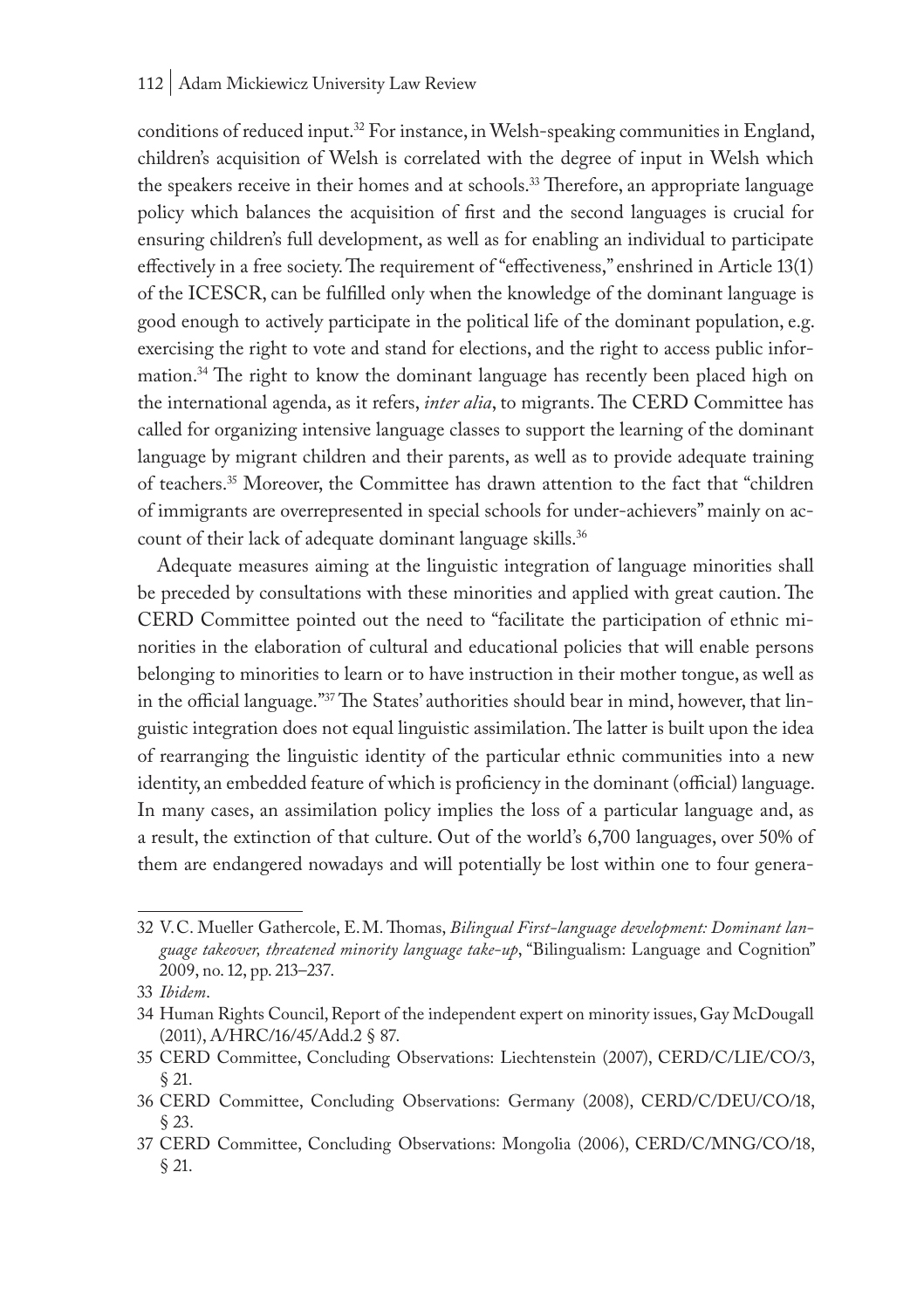tions.38 However, not all of them were lost due to government policies, the disappearance rate has grown significantly since the 15<sup>th</sup> century and correlates strongly with government policies which treated language as a consolidating factor for multicultural and/or multi-ethnic societies. Some authors refer to this phenomenon as *linguistic genocide* or *linguicide*. Interestingly, some claim the "assimilationist character of the jurisprudence" worldwide which put the *raison d'être* (national unity, more precisely) above the minorities being able to exercise LHREs.39 On the other hand, the CRC and CESCR Committees have emphasized the importance of programmes promoting bilingual education within indigenous peoples<sup>40</sup> and have called for the establishment of programmes to revitalize indigenous languages.41 Moreover, the CERD Committee clearly stated that bilingual education initiatives should be an opportunity to consolidate the use of two languages rather than lose the native language in favour of the dominant one.<sup>42</sup>

One of the most aggressive linguistic assimilation policies has been implemented in China's autonomous region of Xinjiang, which is inhabited by a relatively large population of Uyghurs. Since 1984, Uyghur-language instruction has been gradually reduced at all levels. Until the mid-1990s, Chinese had been only taught as a second language in minority-language schools, but after the mid-1990s Chinese became the language of instruction from the third grade of primary school.43 In the 2000s Chinese became the language of instruction from the first grade, and since then it is Uyghur that has been taught as if it were a second language. Moreover, since September 2002, Xinjiang University has not offered any courses led only in the Uyghur language and even Uyghur poetry is now taught entirely in Chinese.44 The CERD Committee expressed its concern that "in practice Mandarin is the sole language of instruction in many schools in the autonomous minority provinces, especially at secondary and higher levels of education. [...] [The Committee] reiterates its concern about remaining disparities for ethnic minority children in accessing education which is often linked to the availability of teaching in Mandarin only."45

40 CESCR Committee, Concluding Observations: Costa Rica (2008), E/C.12/CRI/CO/4, § 7.

<sup>38</sup> T. Skutnabb-Kangas, *Linguistic genocide in education...*, *op. cit.*

<sup>39</sup> M. Paz, *The Tower of Babel: Human Rights and the Paradox of Language*, "European Journal of International Law" 2014, vol. 25, no. 2, pp. 467–496.

<sup>41</sup> CERD Committee, Concluding Observations: El Salvador (2010), § 21.

<sup>42</sup> CERD Committee, Concluding Observations: Peru (2009), CERD/C/PER/CO/14-17, § 13.

<sup>43</sup> A.M. Dwyer, *The Xinjiang Conflict: Uyghur Identity, Language Policy, and Political Discourse*, Washington DC 2005, pp. 34–35.

<sup>44</sup> K. Große, *Kein Studium in Muttersprache: Peking schaltet Uigurisch ab*, "Frankfurter Rundschau" 2002, vol. 4, no. 2.

<sup>45</sup> CERD Committee, Concluding Observations: China (2009), CERD/C/CHN/CO/10-13, § 22.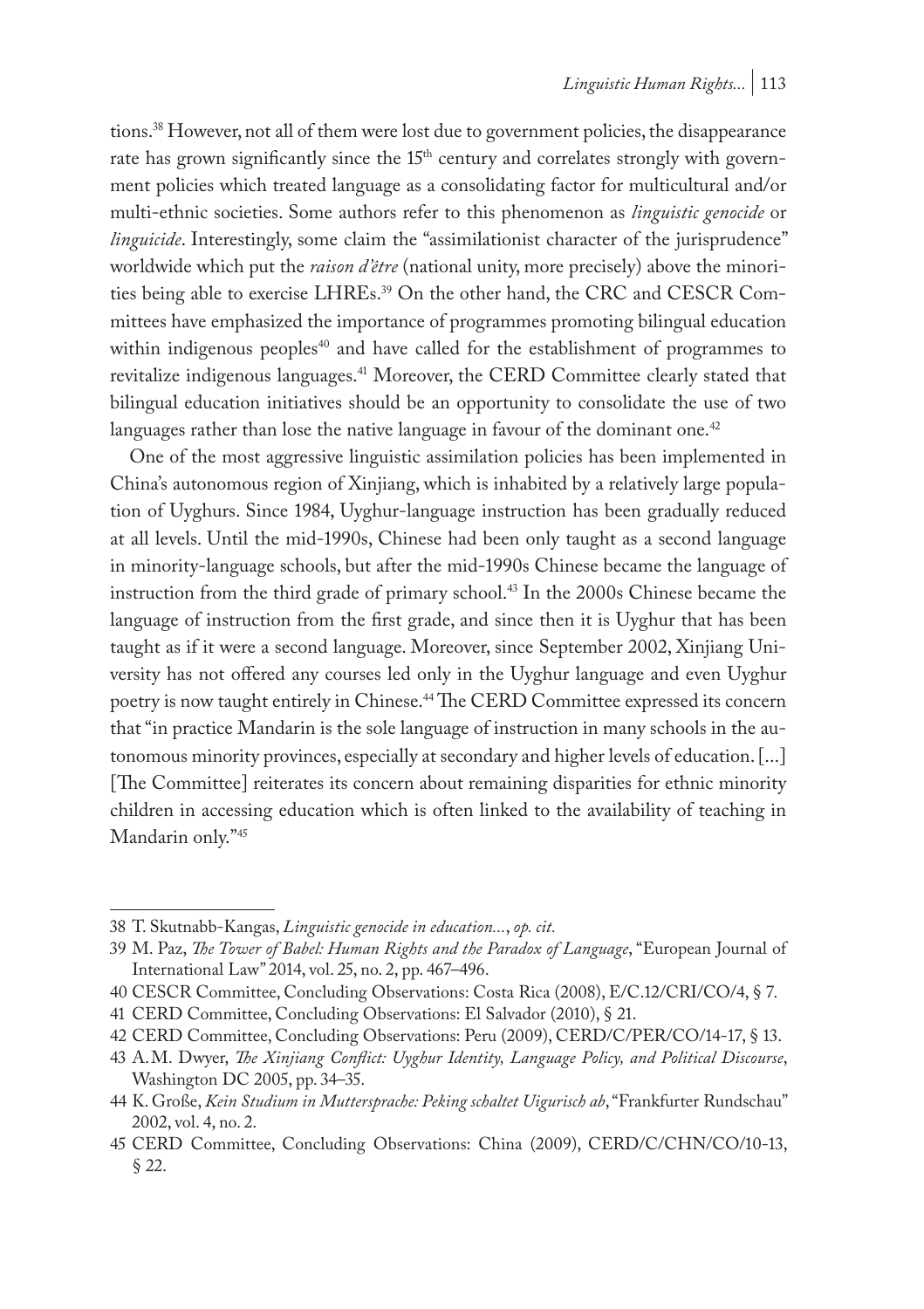### **Freedom from involuntary language shift**

Katarina Tomasevski, former Special Rapporteur of the Commission on Human Rights on the Right to Education, elaborated on the freedom to use one's language, when describing the criterion of *acceptability* embedded into the right to education: "the State is obliged to ensure [...] that education is acceptable both to parents and to children." Moreover, she made a direct reference to language by pointing out that "the language of instruction can preclude children from attending school."46 Therefore, the criterion of the *acceptability* of the right to education in relation to linguistic minorities encompasses three elements: 1) the freedom of parents to choose schools for their children other than those established by the public authorities (e.g. non-public schools offering education of/in the minority language), 2) the freedom of individuals and bodies to offer education in the language of their choice in the educational institutions established by them, and 3) the freedom of the individual to use their language in public and in private (including public and non-public schools). While the first element is guaranteed *expressis verbis* in Article 13(3) of the ICESCR as well as Article 2(b) and Article 5(1)c of the CADE, the remaining two require further justification.

The freedom of individuals and bodies to establish and direct educational institutions is guaranteed under Article 13(4) of the ICESCR. It is, however, not unlimited – institutions are subject to the observance of the principles set forth in Article 13(1) and to conforming with the minimum standards laid down by the state. Both requirements are intrinsically related to language, as the role of the states' authorities is to foster, on the one hand, the full development of one's personality (associated with the usage of the mother tongue) and, on the other, the skills necessary to effectively participate in society (dependent on the knowledge of the dominant language). Thus, the minimum standards should include, *inter alia*, linguistic requirements such as the minimum proficiency level of the dominant language of graduates. Similarly, Article 5(1)c of the CADE recognizes *expressis verbis* that education in minority-led schools shall not prevent the members of minorities from understanding the culture and language of the community as a whole. *Ipso facto*, unless this requirement is fulfilled, educational institutions may adopt any linguistic approach, also regarding the language of instruction. The role of the state is, in turn, to ensure the equal treatment of minority-led educational institutions and equal opportunities for their graduates. It requires public authorities not to interfere with the freedom but to take legislative measures to ensure actual non-discrimination (e.g. ensuring official recognition of the non-public education).<sup>47</sup>

<sup>46</sup> K. Tomasevski, *Economic, Preliminary Report submitted by the Special Rapporteur of the Commission on Human Rights on the Right to Education*, UN Doc. E/CN.4/1999/49, §§ 62–69

<sup>47</sup> Human Rights Committee, *Concluding Observations: Japan (2008)*, CCPR/C/JPN/CO/5, § 31.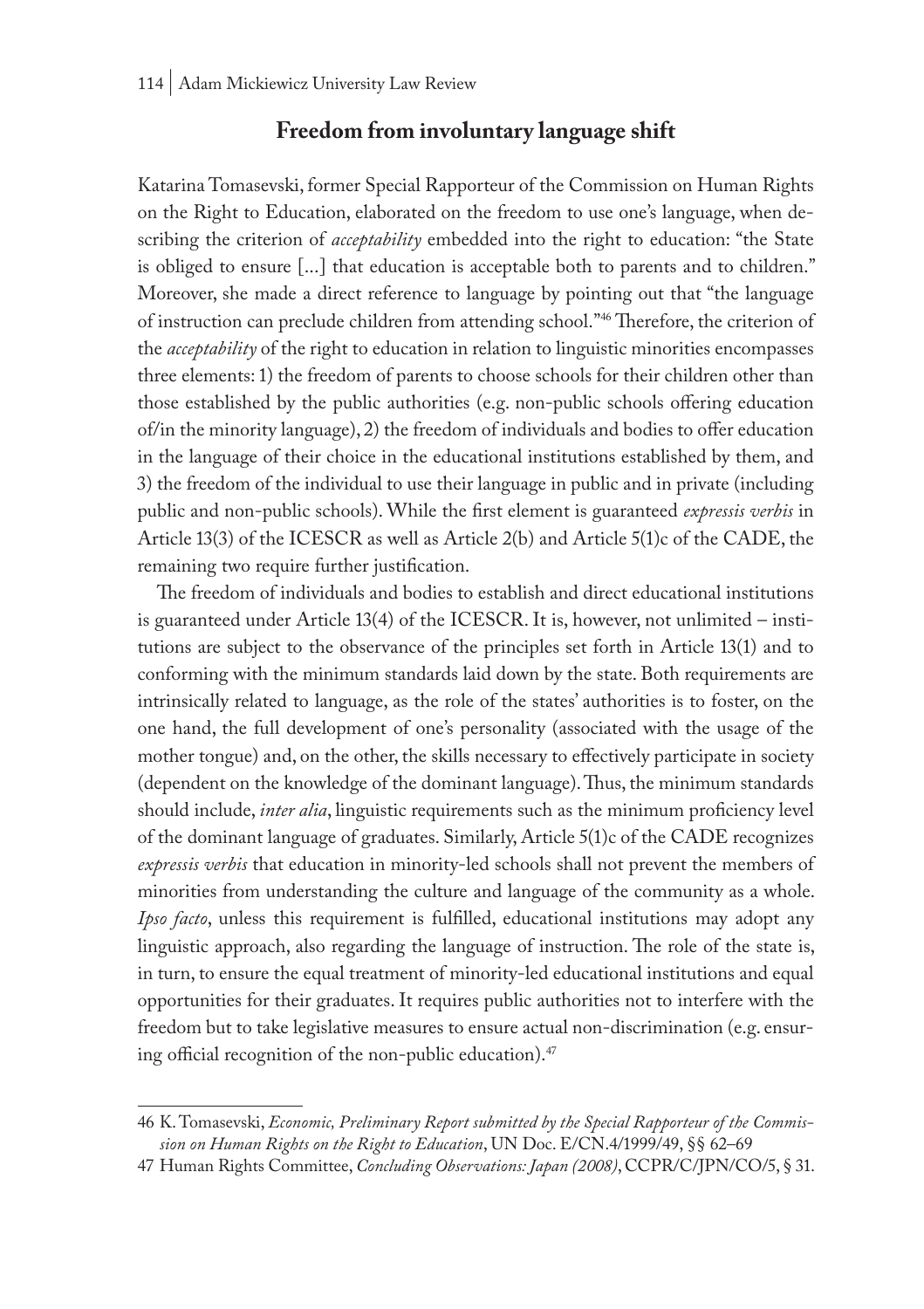The freedom of the individual to use his or her language in public and in private goes far beyond the scope of LHREs and encompasses all spheres of life. Nevertheless, as children spend a significant amount of time at school, ensuring they can use the language of their choice is particularly important for achieving full development of their personality with respect for the right to identity (individual dimension) and for sustaining the survival of the linguistic minority (collective dimension). The analysis of the Genocide Convention's *travaux préparatoires* indicates that the importance of language in education was widely discussed while drafting the definition of *cultural genocide*. Professor Raphael Lemkin pointed out that the prohibition on teaching the language of the group concerned or restrictions regarding the use of that language were aimed at the "rapid and complete disappearance of the cultural, moral and religious life of a group of human beings."48 Some scholars today find Article 2(b) of the Convention highly relevant in the context of linguistic human rights (including LHREs). Nevertheless, language is not mentioned *expressis verbis* in the document.49 Other scholars have noticed that language, besides being a means of communication in social intercourse, remains a means of governmental control of one's development, beliefs and prejudices.<sup>50</sup> In other words, language restrictions lead not only to the disappearance of certain groups, but result in increasing social tensions by fuelling hatred and a sense of inferiority which undermines the very foundations of human rights.

## **Conclusions**

The analysis confirms that LHREs are grounded in several major UN treaties and are indeed applied by the treaty-based bodies. Nevertheless, taking into account the state of the art in various fields (including sociolinguistics, anthropology and human rights law), LHREs remain underestimated or – one may claim – intentionally underrepresented, as they settle controversies over the legal status of various communities, including national minorities and indigenous people. By taking a soft but consistent approach, CESCR, CRC and CERD Committees, in fact act to strengthen the legal grounds for the protection of LHREs.

Although there are numerous categorizations and definitions of LHREs, the two elements – namely the right to receive education in the mother tongue and the right to learn the dominant language – are fairly well grounded in the literature and they are reflected in the Committees' concluding observations. One of the aims of this paper was

<sup>48</sup> H. Abtahi, P. Webb, *The Genocide Convention. The Travaux Préparatoires*, vol. 1, Leiden – Boston 2008, p. 235.

<sup>49</sup> T. Skutnabb-Kangas, *Language Rights*, *op. cit*., p. 191.

<sup>50</sup> A.H. Leibowitz, *Language as a Means of Social Control: The United States Experience*, Annual Meeting of the World Congress of Sociology, August 1974.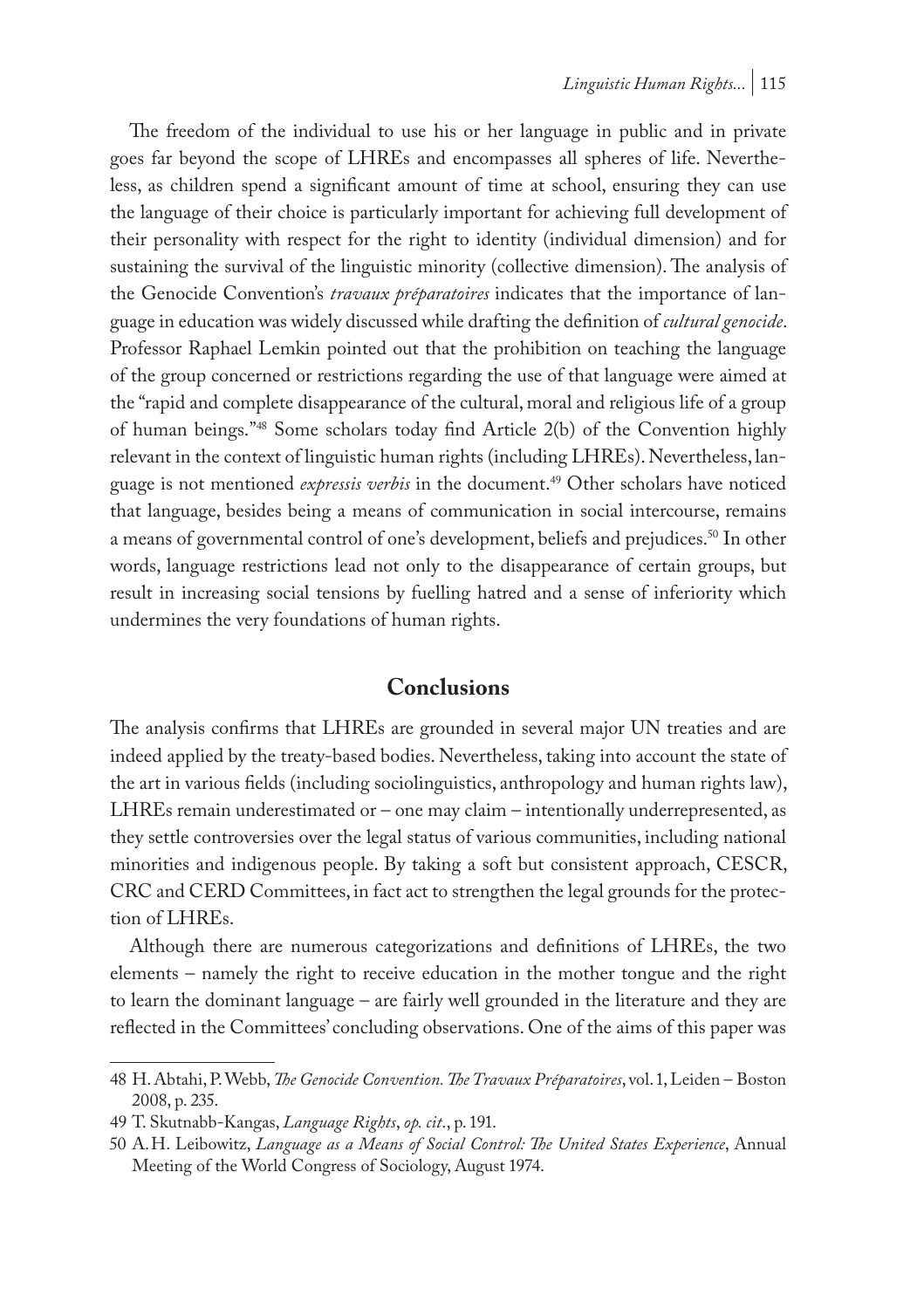to emphasize the necessity of distinguishing another dimension – the freedom from the involuntary language shift which is conceptually rooted in the Genocide Convention of 1948, however, due to controversies over the definition of "cultural genocide," it was abandoned by the negotiators of the final text.

### **Literature**

- Abtahi H., Webb P., *The Genocide Convention. The Travaux Préparatoires*, vol. 1, Leiden – Boston 2008.
- Beiter K.D., *The Protection of the Right to Education by International Law. Including a Systematic Analysis of Article 13 of the International Covenant on Economic, Social and Cultural Rights*, Leiden 2006.
- Dwyer A.M., *The Xinjiang Conflict: Uyghur Identity, Language Policy, and Political Discourse*, Washington DC 2005.
- Große K., *Kein Studium in Muttersprache: Peking schaltet Uigurisch ab*, "Frankfurter Rundschau" 2002, vol. 4, no. 2.
- Hampton R., Toombs M., *Indigenous Australians and Health*, Oxford 2013.
- Heugh K., *Into the cauldron: Interplay of indigenous and globalised notions of literacy and language education in Ethiopia and South African*, "Language Matters" 2010, vol. 40, no. 2.
- Lapresta C., Huguet A., *A model of relationship between collective identity and language in pluricultural and plurilingual settings: Influence on intercultural relations*, "International Journal of Intercultural Relations" 2008, no. 32.
- Leibowitz A.H., *Language as a Means of Social Control: The United States Experience*, Annual Meeting of the World Congress of Sociology, August 1974.
- May S., Hill R., *Bilingual/immersion education: Indicators of good practice (Milestone Report 2)*, Hamilton 2003.
- McCrudden Ch., *Human Dignity and Judicial Interpretation of Human Rights*, "The European Journal of International Law" 2008, vol. 19, no. 4.
- Mueller Gathercole V.C., Thomas E.M., *Bilingual First-language development: Dominant language takeover, threatened minority language take-up*, "Bilingualism: Language and Cognition" 2009, no. 12.
- Paz M., *The Tower of Babel: Human Rights and the Paradox of Language*, "European Journal of International Law" 2014, vol. 25, no. 2.
- Schutter O. de, *International Human Rights Law: Cases, Materials, Commentary*, Cambridge 2014.
- Skutnabb-Kangas T., *Bilingualism or Not The Education of Minorities*, Clevedon 1984.
- Skutnabb-Kangas T., *Language Rights*, in *The Handbook of Bilingual and Multilingual Education*, ed. W.E. Wright, S. Boun, O. García, Malden – Oxford – Chichester 2015.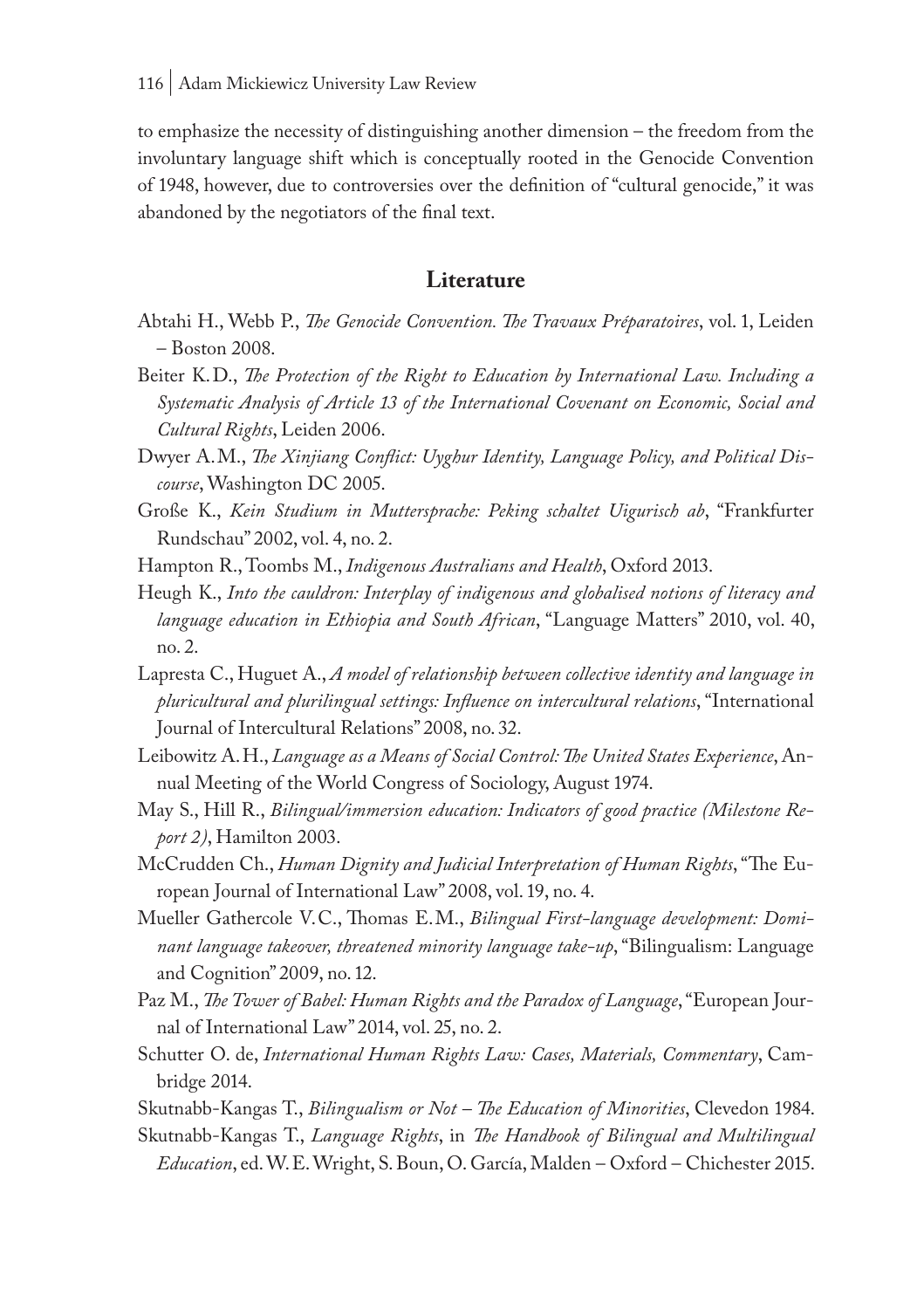- Skutnabb-Kangas T., *Linguistic genocide in education, or worldwide diversity and human rights?*, New Delhi 2008.
- Tomasevski K., *Economic, Preliminary Report submitted by the Special Rapporteur of the Commission on Human Rights on the Right to Education*, UN Doc. E/CN.4/1999/49.
- CERD Committee, Concluding Observations: China (2009), CERD/C/CHN/CO/ 10-13.
- CERD Committee, Concluding Observations: El Salvador (2010).
- CERD Committee, Concluding Observations: Germany (2008), CERD/C/DEU/ CO/18.
- CERD Committee, Concluding Observations: Libyan Arab Jamahiriya (2004), CERD/ C/64/CO/4.
- CERD Committee, Concluding Observations: Liechtenstein (2007), CERD/C/LIE/ CO/3.
- CERD Committee, Concluding Observations: Mongolia (2006), CERD/C/MNG/ CO/18.
- CERD Committee, Concluding Observations: Peru (2009), CERD/C/PER/CO/14-17.
- CERD Committee, General Recommendation no. 23 on the rights of indigenous peoples (1997), A/52/18, annex V.
- CESCR Committee, Concluding Observations: Costa Rica (2008), E/C.12/CRI/CO/4.
- CESCR Committee, Concluding Observations: The former Yugoslav Republic of Macedonia (2008) E/C.12/MKD/CO/1.
- CESCR Committee, General Comment no. 13 on the right to education (Article 13), E/C. 12/1999/10, 2 December 1999.
- CRC Committee, Concluding Observations: Algeria (2005), CRC/C/15/Add.269.
- CRC Committee, General Comment no. 11: Indigenous children and their rights under the Convention (2009), CRC/C/GC/11.
- Human Rights Committee, Concluding Observations: Japan (2008), CCPR/C/JPN/ CO/5.
- Human Rights Council, *Report of the independent expert on minority issues*, Gay McDougall (2011), A/HRC/16/45/Add.2.
- International Labour Organization (ILO), Indigenous and Tribal Peoples Convention, C169, 27 June 1989, C169.
- UN Development Programme, *United Nation's 2004 Human Development Report*, New York 2004.
- UN Educational, Scientific and Cultural Organisation (UNESCO), Convention Against Discrimination in Education, 14 December 1960.
- UN General Assembly, Convention on the Rights of the Child, 20 November 1989, United Nations, Treaty Series, vol. 1577.